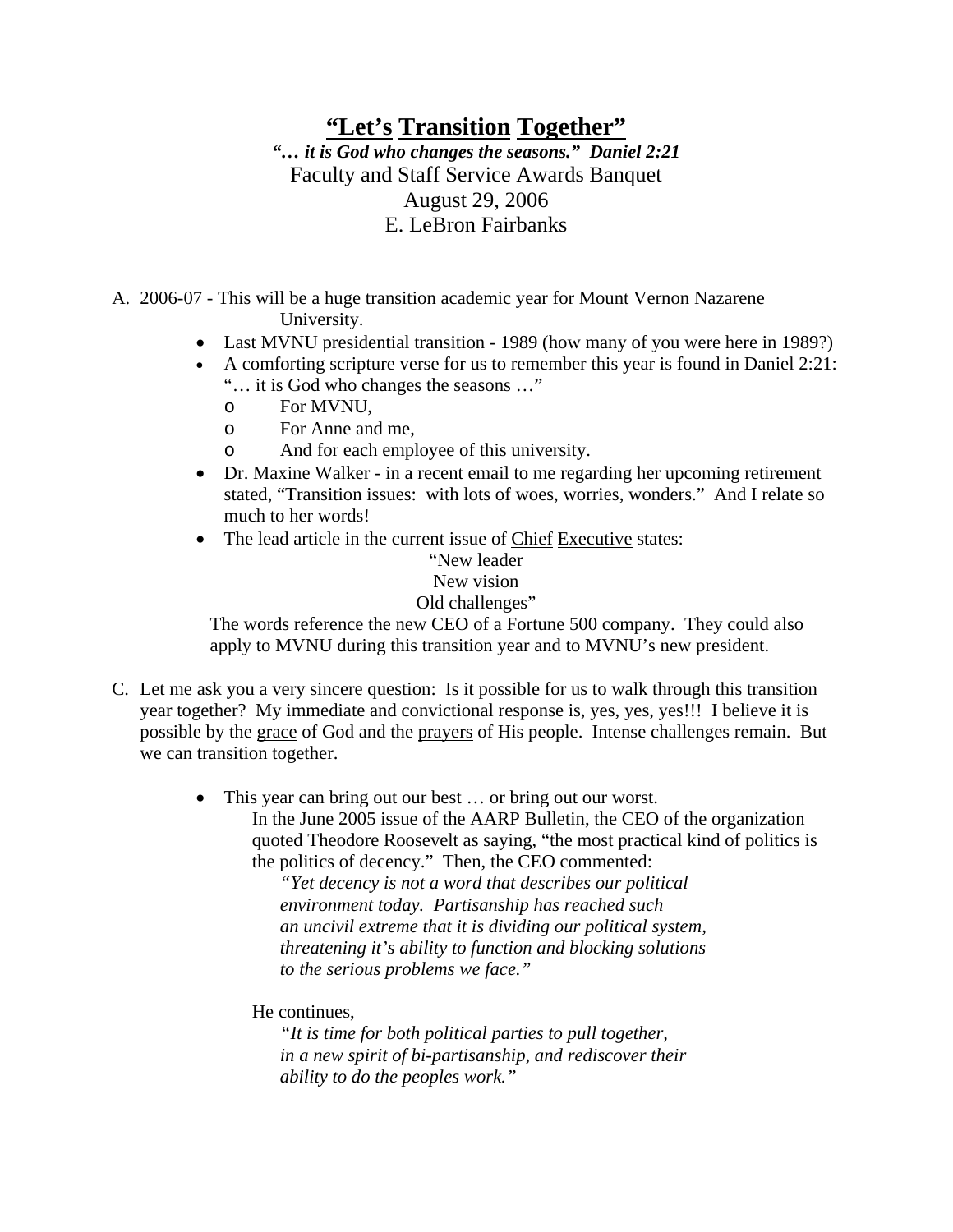We understand, as observers of the national political scene, what the author of the article means and describes. And, yet, it's so easy to get "sucked" into responding accordingly. But it need not characterize us.

- Question: How can we traverse through this year together in a way that clearly distinguishes us as a community of faith?
- C. For answers to this question, I have been re-reading Dietrich Bonhoeffer's classic book, Life Together. Bonhoeffer was martyred by the Nazi's late in the war. His book, Life Together, grew directly out of his own experience of the deep meaning of Christian community found in life together in an "underground" seminary established by the confessing church in Germany.

Bonhoeffer was a brilliant theologian, graduating with his doctorate in theology at the age of 21 from the University of Berlin. His doctoral dissertation was a theological study of the communion of saints - the church. He wrote the book, The Cost of Discipleship during the same time period in which he wrote Life Together.

- D. Bonhoeffer, in his book, Life Together, lists seven expressions of ministry by which the Christian community must be judged and characterized.
	- 1. **The Ministry of Holding One's Tongue**. When this is done, Bonhoeffer believes, we will be able to cease from constantly criticizing the other person, judging him and condemning her, putting the individual in his or her particular place.
	- 2. **The Ministry of Meekness**. He who serves must learn to think first of others. Meekness in a Christian community is essential, according to Bonhoeffer.
	- 3. **The Ministry of Listening**. The first service that one owes to others in the fellowship consists of listening to others. Bonhoeffer believes that listening can be a greater service to a people than speaking. He writes of "listening with the ears of God."
	- 4. **The Ministry of Active Helpfulness**. Simple assistance to others within the Christian community in trifling, external matters is the thrust of this Christian ministry. According to Bonhoeffer, "one who worries about the loss of time that such petty, outward acts of helpfulness entail is usually taking the importance of his own career too solemnly."
	- 5. **The Ministry of Bearing Another's Burdens**. Ephesians 4:2 commands us to be humble and gentle, be patient, bearing with one another in love. For Bonhoeffer, bearing means sustaining and supporting and is essential to a Christian community.
	- 6. **The Ministry of Proclaiming the Word of God**. Bonheoffer does not mean proclaiming the message of Scripture in a formal setting such as in the worship service. He is referring to that unique situation in which one person becomes a witness in human words to another with Christian consolation.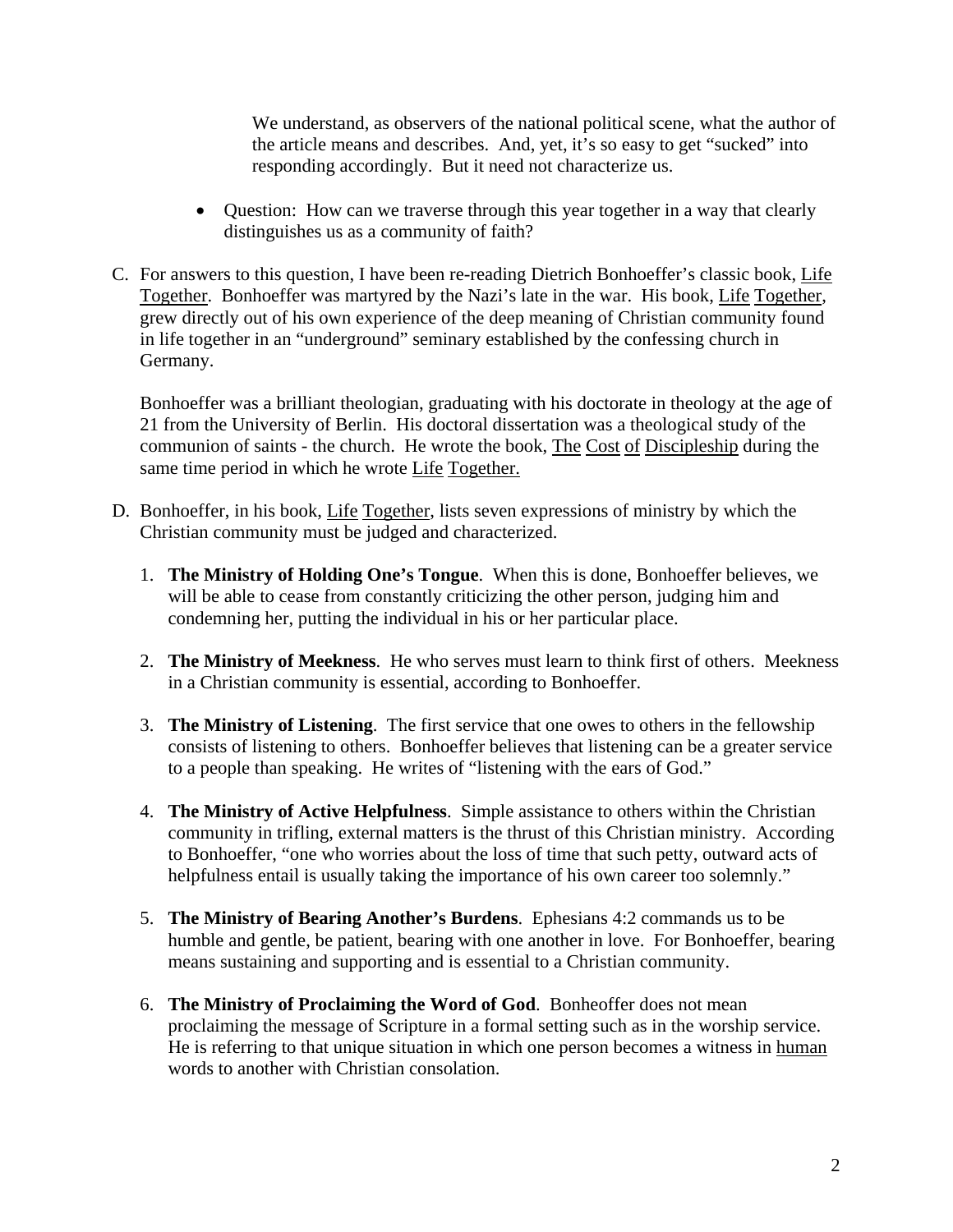7. **The Ministry of Authority**. Leadership for Bonheoffer is summarized by Jesus' statement in Mark 10:43-44, "Whosoever wants to be great among you must first be your servant, and whoever wants to be first, must be your slave." Jesus made authority in the fellowship dependent upon brotherly service.

For Bonheoffer, the Christian ministry of holding one's tongue, meekness, listening, active helpfulness, bearing, proclaiming and servant leadership is the context within which our primary ministry of leading, teaching or preaching must function.

E. Throughout the book, Life Together, Bonhoeffer returns again and again to his theme that "Christian community means community in and through Christ." "Our community with one another," he states, "consists solely in what Christ has done for both of us."

Because of this biblical affirmation, I ask of us - faculty and staff - to minister to one another and to the students we serve this year with Christian hope and spirit-inspired optimism. Our hope and faith is in Him, not in ourselves, our Board, the search process or the person selected to be the next MVNU president. Our prayer for each other could be Paul's prayer for the Roman Christians:

*May the God of hope fill you with all joy and peace as you trust in Him, so that you may overflow with hope by the power of the Holy Spirit. (Romans 15:13)*

Because our hope is in Him, we can radiate <u>love</u> and optimism throughout this year as each one of us ministers to each other and to MVNU students.

- F. In Deuteronomy 31, Moses passes the baton of leadership to Joshua.
	- His closing words to the Israelites in Deuteronomy 31:6. *"Be strong and courageous. Do not be afraid or terrified because of them for the Lord your God goes with you, He will never leave you nor forsake you."*
	- Let me paraphrase, for each of us, the closing words of Moses as I prepare to pass the baton of leadership:

"Look straight ahead with full confidence in the Lord and in this academic community of faith. Do not fear the unknown before us. Why? It is the Lord God who goes before us - the God of hope who calls us, redeems us, empowers us and leads us - the God of Abraham, Isaac and Jacob and the father of our Lord Jesus Christ. He is the one who calls us this year to be a faithful community. In this transition year, He will not leave us nor forsake us!"

- o My passionate plea is that we can walk together through this transition year as a community of faith with strength, courage, hope and optimism in the God who leads us and who ministers to us and through us!
- G. We can transition together -- to the glory of God and for the future of Mount Vernon Nazarene University. "It is God - the God of Hope - who changes the seasons," and this is